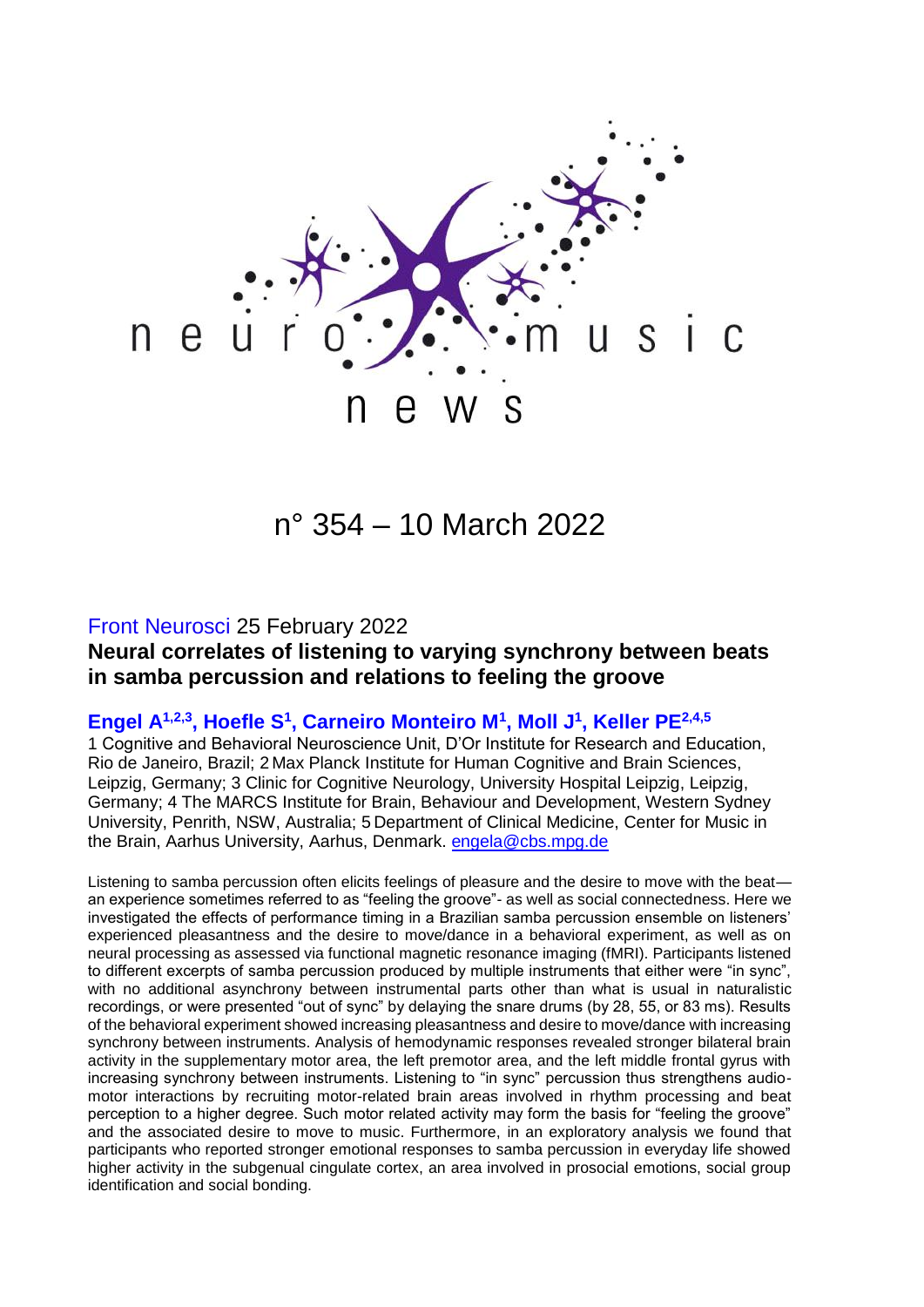*Ascoltare le percussioni della samba suscita spesso sensazioni di piacere e il desiderio di muoversi a ritmo, un'esperienza a volte definita come "sentire il groove", così come il senso di connessione sociale. In questa ricerca gli Autori studiano, in un ensemble di percussioni di samba brasiliana, gli effetti dei tempi di esecuzione sulla piacevolezza vissuta dagli ascoltatori e sul desiderio di muoversi/ballare in un esperimento comportamentale, nonché l'elaborazione neurale valutata tramite la risonanza magnetica funzionale (fMRI). I partecipanti hanno ascoltato diversi estratti di percussioni di samba prodotti da più strumenti che erano "in sincrono", senza ulteriore asincronia tra parti strumentali diverse da quelle usuali nelle registrazioni reali, o, in alternativa, sono stati presentati agli ascoltatori dei "fuori sincrono" ritardando i rullanti (di 28, 55 o 83 ms). I risultati dell'esperimento comportamentale hanno mostrato che il senso di piacevolezza e desiderio di muoversi/ballare aumentava al crescere della sincronia tra gli strumenti. L'analisi delle risposte emodinamiche ha rivelato una maggiore attività cerebrale bilaterale nell'area motoria supplementare, nell'area premotoria sinistra e nel giro frontale medio sinistro al crescere della sincronia tra gli strumenti. L'ascolto di percussioni "in sincrono" rafforza quindi le interazioni audio-motorie, reclutando in maggior misura le aree cerebrali legate al movimento coinvolte nell'elaborazione del ritmo e nella percezione del battito. Tale attività motoria può costituire la base per "sentire il groove" e il desiderio associato di muoversi a tempo di musica. Inoltre, in un'analisi esplorativa gli Autori osservano che i partecipanti che hanno riportato risposte emotive più forti alle percussioni di*  samba nella vita di tutti i giorni hanno mostrato una maggiore attività nella corteccia cingolata sotto il *ginocchio del corpo calloso, un'area coinvolta nelle emozioni prosociali, nell'identificazione di gruppo sociale e nel bonding sociale.*

#### Clin Child Psychol Psychiatry 2022 Feb 23

#### **Music therapy for adolescents with psychiatric disorders: An overview**

#### **Freitas C<sup>1</sup> , Fernández-Company JF<sup>2</sup> , Figueira Pita M<sup>3</sup> , García-Rodríguez M<sup>2</sup>**

1 Dr Nelio Mendonça Hospital, SESARAM, Funchal, Portugal; 2 Faculty of Humanities, 247680Universidad Internacional de la Rioja, Madrid, Spain; 3 Inovasaúde Medical Clinic, Funchal, Portugal

Although it is true that adolescence is a stage of evolutionary development in which there are innumerable windows of opportunity, it is also the peak age at which some psychiatric disorders may appear. On the other hand, music is an auditory stimulus that interests and motivates youngsters, as it is used for identity, social connection, and emotional regulation. We conducted a strategic search by consulting scientific databases. The following search terms were employed: Music Therapy AND Psychology AND Psychiatry AND Adolescents. The following international electronic databases were searched: Medline, Ovid, and Cochrane Library. A total of 142 sources were identified from which 9 papers on music therapy published exclusively in scientific journals specialized in psychology or child psychiatry were selected. The total number of participants was 651. The studies reported that music therapy interventions have the potential to improve self-esteem, social engagement, decrease social isolation, and depressive and anxiety symptoms in psychiatric adolescents (both in inpatient and outpatient settings). Given the heterogeneity and methodological quality of the few studies included, it is complex to extrapolate and generalize results. More quality research is needed to expand music therapy interventions on youth mental health.

*Sebbene sia vero che l'adolescenza è una fase dello sviluppo evolutivo in cui ci sono innumerevoli finestre di opportunità, è anche l'età in cui si possono più facilmente manifestare alcuni disturbi psichiatrici. D'altra parte, la musica è uno stimolo uditivo che interessa e motiva i giovani, poiché viene utilizzata per rafforzare l'identità, la connessione sociale e la regolazione emotiva. Gli Autori hanno condotto una ricerca strategica consultando banche dati scientifiche. Sono stati utilizzati i seguenti termini di ricerca: Musicoterapia E Psicologia E Psichiatria E Adolescenti. Sono state considerate le seguenti banche dati elettroniche internazionali: Medline, Ovid e Cochrane Library. In totale sono state individuate 142 fonti, da cui sono stati selezionati 9 articoli di musicoterapia pubblicati esclusivamente su riviste scientifiche specializzate in psicologia o psichiatria infantile. Il numero totale di partecipanti era 651. Gli studi hanno riportato che gli interventi di musicoterapia hanno il potenziale per migliorare*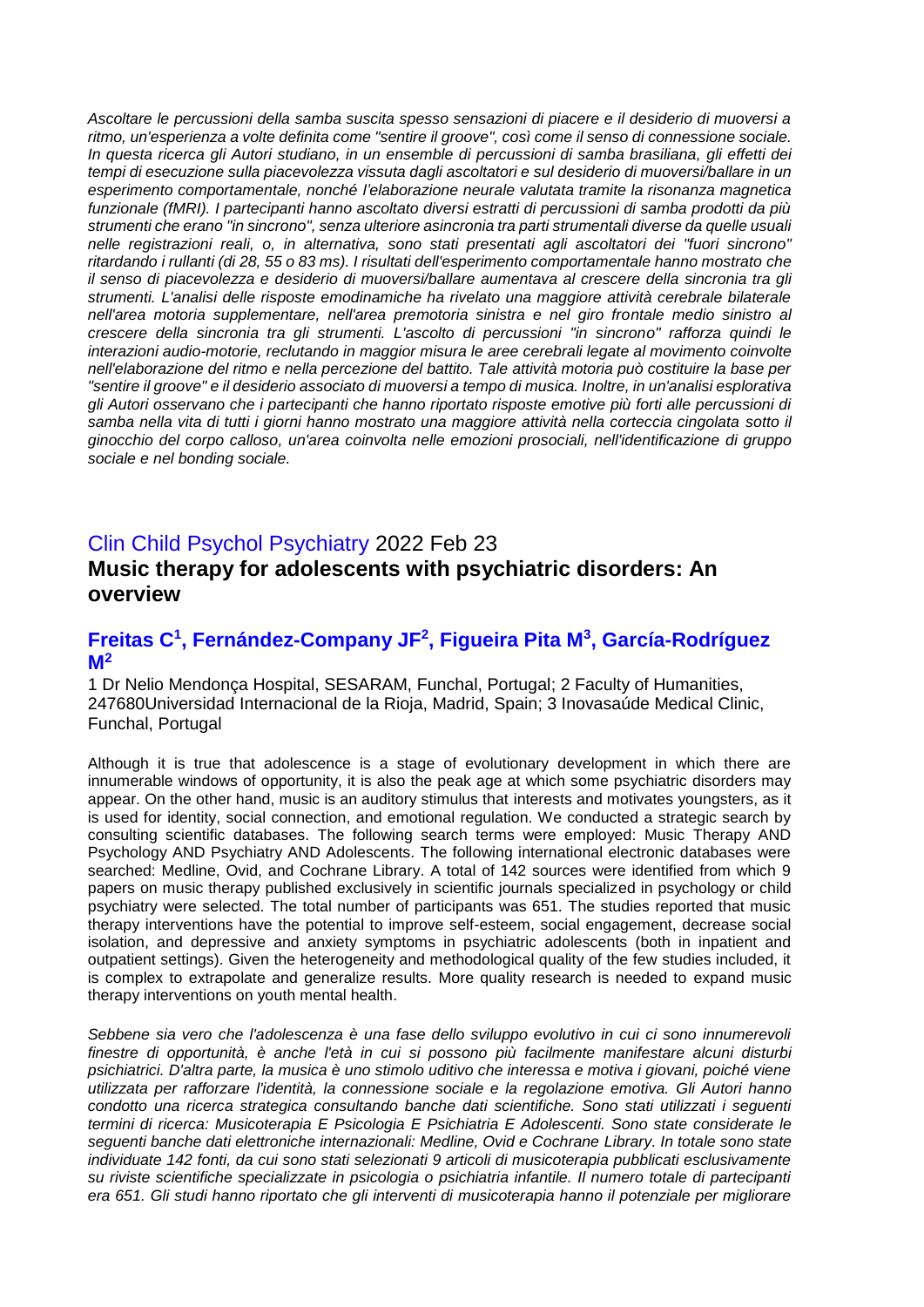*l'autostima e l'impegno sociale, ridurre l'isolamento sociale e i sintomi depressivi e ansiosi negli adolescenti psichiatrici (sia in regime di ricovero che ambulatoriale). Data l'eterogeneità e la qualità metodologica dei pochi studi inclusi, è complesso estrapolare e generalizzare i risultati. Sono necessarie ulteriori ricerche di qualità per ampliare gli interventi di musicoterapia sulla salute mentale dei giovani.*

## Sci Rep 2022 Mar 3;12(1):3517

# **A specific relationship between musical sophistication and auditory working memory**

## **Lad M<sup>1</sup> , Billig AJ<sup>2</sup> , Kumar S 3 , Griffiths TD3,4,5**

1 Translational and Clinical Research Institute, Newcastle University, Newcastle upon Tyne, UK; 2 Ear Institute, University College London, London, UK; 3 Human Brain Research Laboratory, University of Iowa, Iowa, USA; 4 Biosciences Institute, Newcastle University, Newcastle upon Tyne, UK; 5 Wellcome Centre for Human Neuroimaging, University College London, London, UK. [meher.lad@newcastle.ac.uk](mailto:meher.lad@newcastle.ac.uk)

Previous studies have found conflicting results between individual measures related to music and fundamental aspects of auditory perception and cognition. The results have been difficult to compare because of different musical measures being used and lack of uniformity in the auditory perceptual and cognitive measures. In this study we used a general construct of musicianship, musical sophistication, that can be applied to populations with widely different backgrounds. We investigated the relationship between musical sophistication and measures of perception and working memory for sound by using a task suitable to measure both. We related scores from the Goldsmiths Musical Sophistication Index to performance on tests of perception and working memory for two acoustic features-frequency and amplitude modulation. The data show that musical sophistication scores are best related to working memory for frequency in an analysis that accounts for age and non-verbal intelligence. Musical sophistication was not significantly associated with working memory for amplitude modulation rate or with the perception of either acoustic feature. The work supports a specific association between musical sophistication and working memory for sound frequency.

*Studi precedenti hanno trovato risultati contrastanti tra le misure individuali relative alla musica e gli aspetti fondamentali della percezione uditiva e della cognizione. I risultati sono stati difficili da confrontare a causa delle diverse misure musicali utilizzate e della mancanza di uniformità nelle misure uditive, percettive e cognitive. In questo studio gli Autori hanno utilizzato un costrutto generale di musicalità, la sofisticazione musicale, che può essere applicato a popolazioni con background molto diversi. Gli Autori hanno studiato la relazione tra raffinatezza musicale e le misure di percezione e memoria di lavoro per il suono utilizzando un compito adatto a misurare entrambi. Gli Autori hanno correlato i punteggi del Goldsmiths Musical Sophistication Index alle prestazioni sui test di percezione e memoria di lavoro per due caratteristiche acustiche: frequenza e modulazione di ampiezza. I dati mostrano che i punteggi di sofisticazione musicale erano meglio correlati alla memoria di lavoro per la frequenza in un'analisi che teneva conto dell'età e dell'intelligenza non verbale. La sofisticazione musicale non era significativamente associata alla memoria di lavoro per la velocità di modulazione dell'ampiezza o alla percezione di una delle due caratteristiche acustiche. Il lavoro supporta una specifica associazione tra sofisticazione musicale e memoria di lavoro per la frequenza del suono.*

# Comput Intell Neurosci 2022 Feb 22 **Research on piano performance optimization based on big data and BP neural network technology**

## **[Xueying Liu](https://pubmed.ncbi.nlm.nih.gov/?sort=date&term=Liu+X&cauthor_id=35242175)**

Cai Jikun Conservatory of Music, Minjiang University, Fuzhou, Fujian Province 350108, China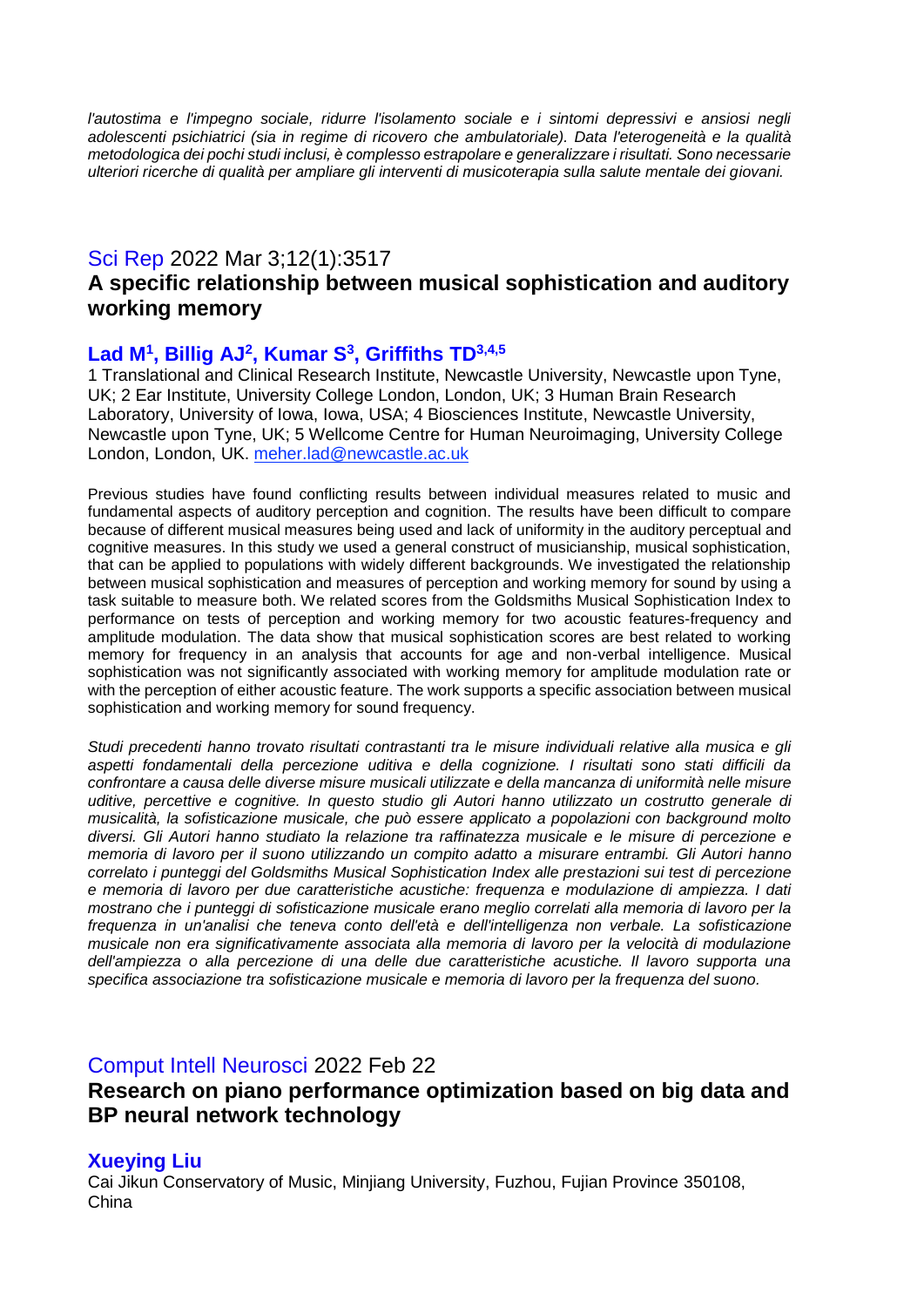At present, there are many chess styles in piano education, but there is a lack of comprehensive, scientific, and guiding teaching mode. It highlights many educational problems and cannot meet the development requirements of piano education at this stage. However, the piano scoring system can partially replace teachers' guidance to piano players. This paper extracts the signal characteristics of playing music, establishes the piano performance scoring model using Big Data and BP neural network technology, and selects famous works to test the effect of the scoring system. The results show that the model can test whether the piano works fairly. It can effectively evaluate the player's performance level and accurately score each piece of music. This not only provides a reference for the player to improve the music level but also provides a new idea for the research results and the application of new technology in music teaching. This paper puts forward reasonable solutions to the problems existing in piano education at the present stage, which is helpful to cultivate high-quality piano talents. Experiments show that the application of Big Data technology and BP neural network to optimize the piano performance scoring system is effective and can score piano music accurately. This paper studies the performance scoring system and gets the model after training, which can replace music teachers and alleviate the shortage of music teachers in the market.

*In questo momento, ci sono molti stili nell'educazione al pianoforte, ma manca una modalità di insegnamento completa, scientifica e formativa. Si evidenziano molti problemi educativi e in questa fase non si possono soddisfare i requisiti di sviluppo dell'educazione pianistica. Tuttavia, il sistema di punteggio per pianoforte può sostituire parzialmente la guida degli insegnanti ai pianisti. Lo studio estrae le caratteristiche del segnale dell'esecuzione della musica, stabilisce il modello di punteggio dell'esecuzione del pianoforte utilizzando la tecnologia della rete neurale Big Data e BP (back propagation) e seleziona opere famose per testare l'effetto del sistema di punteggio. I risultati mostrano che il modello può verificare se il pianoforte funziona correttamente. Può valutare efficacemente il livello delle prestazioni di chi suona e dare un punteggio accurato a ogni brano musicale. Questo non solo fornisce un riferimento per il pianista per migliorare il livello musicale, ma fornisce anche una nuova idea per i risultati della ricerca e l'applicazione delle nuove tecnologie nell'insegnamento della musica. Tale documento propone soluzioni ragionevoli ai problemi esistenti nell'educazione pianistica allo stato attuale, il che è utile per coltivare talenti pianistici di alta qualità. Gli esperimenti dimostrano che l'applicazione della tecnologia Big Data e della rete neurale BP per ottimizzare il sistema di punteggio delle prestazioni pianistiche è efficace e può dare una valutazione accurata della musica per pianoforte. Questo documento studia il sistema di punteggio delle prestazioni e ottiene il modello dopo la formazione, che può sostituire gli insegnanti di musica e ridurne la carenza sul mercato.*

#### **The Pierfranco and Luisa Mariani Foundation**

*Since its beginnings in 1985, the Mariani Foundation has established itself as a leading organization in the field of paediatric neurology by organizing a variety of advanced courses, providing research grants, and supporting specialized care. The Foundation works in close cooperation with major public healthcare institutions, complementing their scientific programs and other activities. In 2009 it became the first private entity in Italy to join the founding members of the National Neurologic Institute "Carlo Besta" in Milan. In addition to its services, the Foundation aims, through its continuing medical education courses and publications, to spread knowledge in the field of paediatric neurology in order to help treat or alleviate a large number of paediatric neurologic disorders.*

*In the year 2000, the Mariani Foundation has added a new and important dimension to its activities: fostering the study of the multiple links between the neurosciences and music, including music education and early intervention. This significant commitment has inspired the series of "Neurosciences and Music" conferences, held in Venice (2002), Leipzig (2005), Montreal (2008), Edinburgh (2011), Dijon (2014), Boston (2017), and Aarhus (2021). All these meetings have led to the publication of major volumes in the Annals of the New York Academy of Sciences.*

"Neuromusic News" Direttore responsabile Luisa Bonora Pubblicazione periodica. Registrazione n. 318 Tribunale di Milano del 10-06-2011

Edited by Fondazione Mariani Contributors: Luisa Lopez, Giuliano Avanzini, Maria Majno and Barbara Bernardini Editorial coordinator: Renata Brizzi For further information: [neuromusic@fondazione-mariani.org](mailto:neuromusic@fondazione-mariani.org)